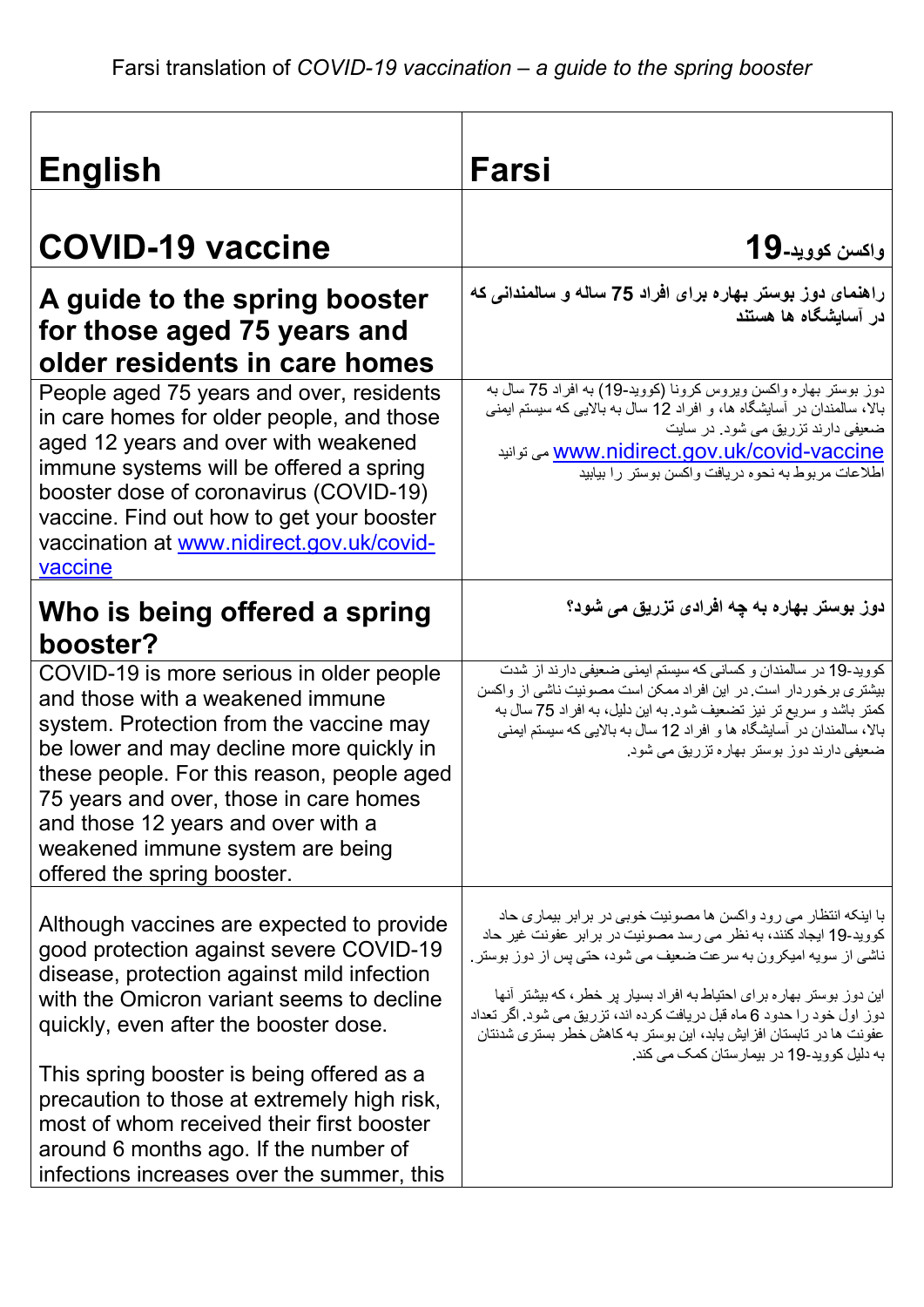| booster should help to reduce your risk of                                                                                                                                                                                                                                                                                      |                                                                                                                                                                                                                                                                                |
|---------------------------------------------------------------------------------------------------------------------------------------------------------------------------------------------------------------------------------------------------------------------------------------------------------------------------------|--------------------------------------------------------------------------------------------------------------------------------------------------------------------------------------------------------------------------------------------------------------------------------|
| being admitted to hospital with COVID-19.                                                                                                                                                                                                                                                                                       |                                                                                                                                                                                                                                                                                |
| Timing of the spring booster<br>You should have the spring booster<br>around 6 months (and not before 3<br>months) since your last dose of vaccine.                                                                                                                                                                             | زمان بندی دوز بوستر بهاره<br>دوز بوستر بهاره را باید حدود 6 ماه (و نه پیش از 3 ماه) از زمان آخرین<br>دوز واکسن تزریقی خود دریافت کنید.                                                                                                                                         |
| Which vaccine will you be<br>offered?                                                                                                                                                                                                                                                                                           | چه واکسن <i>ی</i> به شما تزریق خواهد شد؟                                                                                                                                                                                                                                       |
| You will be given a booster dose of either<br>Pfizer or Moderna vaccine. (You may be<br>offered the AstraZeneca vaccine if this is<br>what you had for your first doses and you<br>cannot receive either of the other<br>vaccines.) Both vaccines boost well and<br>have already been given to millions of<br>people in the UK. | دوز بوستر واکسن فایزر یا مدرنا به شما تزریق خواهد شد. (اگر دوز های<br>اول واکسن شما آستر ازنکا بوده باشند، همین واکسن به شما نزریق می شود<br>و نمی توانید واکسن های دیگر را دریافت کنید.) تقویت هر دو واکسن خوب<br>است و پیشتر نیز به میلیون ها نفر در بریتانیا تزریق شده است. |
| Studies have shown those aged 18 and<br>over who can get the Moderna vaccine<br>only need a half dose to boost the immune<br>system well. This half dose of Moderna is<br>expected to have low rate of side effects<br>including myocarditis.                                                                                   | مطالعات نشان داده اند كه افراد 18 سال به بالايي كه نمي توانند واكسن<br>مدرنا را دریافت کنند نتها به نیم دوز نیاز دارند تا سیستم ایمنی خود را به<br>خوبی تقویت کنند. انتظار می رود که این نیم دوز مدرنا عوارض جانبی<br>کمتری، از جمله میوکاردیت، داشته باشد.                    |
| You will be offered the right vaccine for<br>you which may be the same or different<br>from the vaccines that you had before.                                                                                                                                                                                                   | واکسن مناسب شما به شما نزریق خوآهد شد که ممکن است مشابه یا متفاوت<br>از واکسن هایی باشد که پیشتر دریافت کرده بودید.                                                                                                                                                            |
| Who cannot take up the offer<br>of a spring booster                                                                                                                                                                                                                                                                             | چه کسان <i>ی</i> نم <i>ی</i> توانند دوز بوستر را تزریق کنند                                                                                                                                                                                                                    |
| There are very few people who should not<br>have this booster.                                                                                                                                                                                                                                                                  | تعداد بسیار کمی از افراد هستند که نباید این دوز بوستر را تزریق کنند.<br>اگر واکنشی حاد پس از دریافت دوزهای قبلی واکسن نشان داده بودید، باید<br>این موضوع را با بزشک خود در میان بگذارید.                                                                                       |
| If you have had a severe reaction to a<br>previous dose of the vaccine you should<br>discuss this with your doctor.                                                                                                                                                                                                             |                                                                                                                                                                                                                                                                                |
| <b>Common side effects</b>                                                                                                                                                                                                                                                                                                      | عوارض جانبي شايع                                                                                                                                                                                                                                                               |
| As with your previous dose the common<br>side effects are the same for all COVID-19<br>vaccines used in the UK, and include:                                                                                                                                                                                                    | مانند عوارض جانبی شایع دوز های قبلی عوارض جانبی شایع برای تمامی<br>واکسن های کووید-19 که در کشور بریتانیا استفاده می شوند از قرار زیر<br>هستند·                                                                                                                                |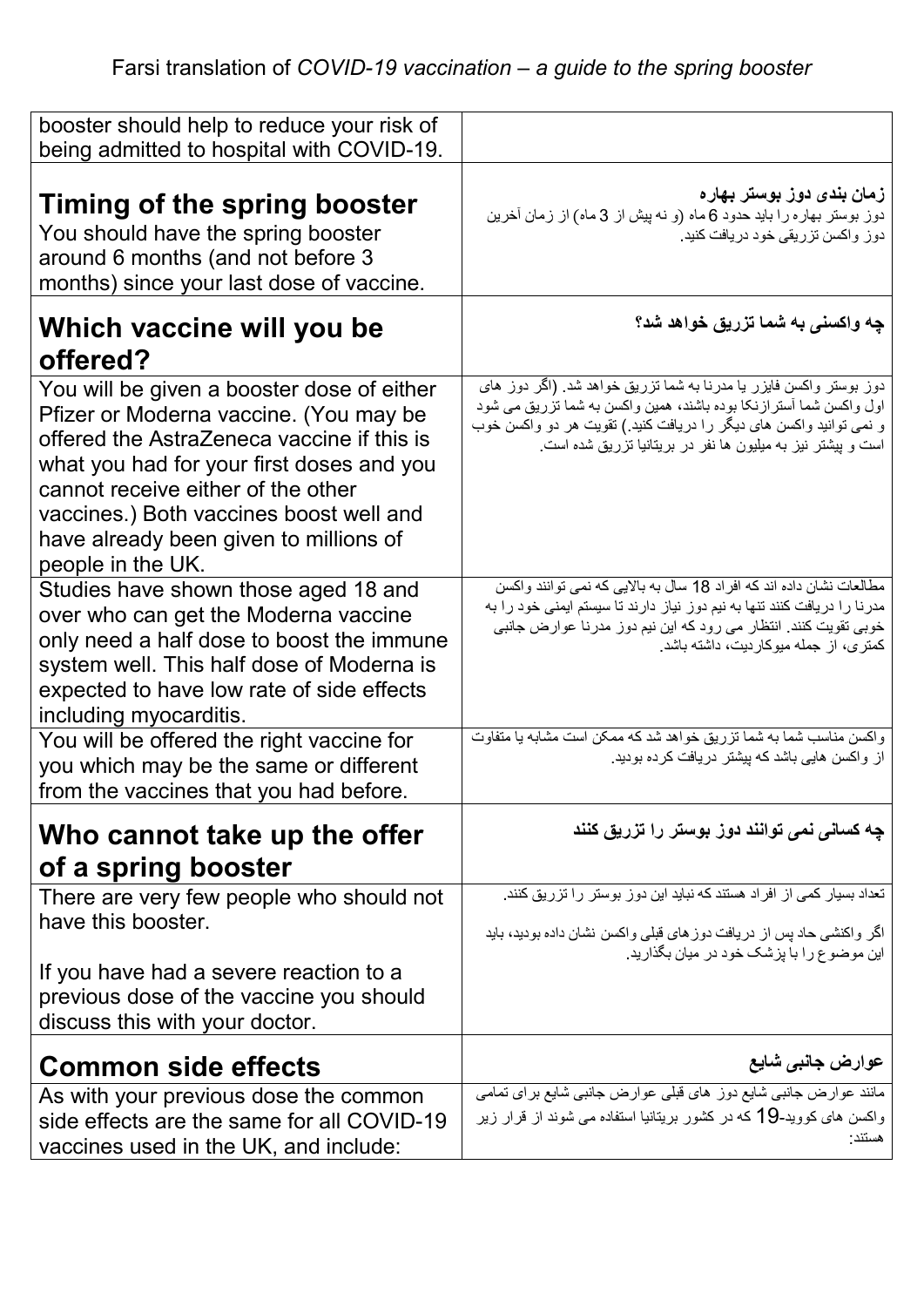| having a painful, heavy feeling and<br>tenderness in the arm where you<br>had your injection. This tends to be<br>worst around 1 to 2 days after the<br>vaccine                                                        | احساس درد، سنگینی و ناراحتی در بازو، در جایی که واکسن به<br>آنجا تزریق شده است این مشکلات در بازه 1 تا 2 روز پس از<br>واکسیناسیون به اوج میرسند                                                                                  |
|------------------------------------------------------------------------------------------------------------------------------------------------------------------------------------------------------------------------|----------------------------------------------------------------------------------------------------------------------------------------------------------------------------------------------------------------------------------|
| $\bullet$ feeling tired                                                                                                                                                                                                | <b>•</b> احساس خستگی                                                                                                                                                                                                             |
| headache<br>$\bullet$                                                                                                                                                                                                  | سردرد                                                                                                                                                                                                                            |
| general aches, or mild flu like<br>symptoms                                                                                                                                                                            | ● درد عمومى، يا نشانههاى خفيف شبيه أنفو لانز ا                                                                                                                                                                                   |
| You can rest and take paracetamol (follow<br>the dose advice in the packaging) to help<br>make you feel better.                                                                                                        | برای رفع مشکلات میتوانید استراحت کرده و پاراستامول مصرف کنید<br>(مقدار مصرف ذکرشده روی بسته را رعایت کنید) تا به بهبودی شما کمک<br>كند                                                                                           |
| Although a fever can occur within a day or<br>two of vaccination, if you have any other<br>COVID-19 symptoms or your fever lasts                                                                                       | با وجود اینکه ممکن است یک یا دو روز بعد از واکسپناسیون تب ظاهر<br>شود، اگر نشانه های دیگر کووید-19 را نشان داده و یا تب شما برای مدت<br>زمانی بشتر ادامه پیدا می کند، در خانه بمانید و تست را انجام دهید                         |
| longer, stay at home and arrange to have<br>a test.                                                                                                                                                                    | نشانههای پس از واکسیناسیون معمولاً در کمتر از یک هفته برطرف می<br>شوند. اگر علایم شما بدتر شده و یا اگر شما در این مورد نگران هستید با<br>پزشک خانوادگی خود تماس بگیرید.                                                         |
| Symptoms following vaccination normally<br>last less than a week. If your symptoms<br>seem to get worse or if you are concerned,<br>contact your GP.                                                                   |                                                                                                                                                                                                                                  |
| You can also report suspected side effects<br>of vaccines and medicines through the<br>Yellow Card scheme. You can do this<br>online by searching Coronavirus Yellow<br>Card or by downloading the Yellow Card<br>app. | شما همچنین می نوانید عوارض جانبی احتمالی واکسن و داروها را از<br>طریق برنامه کارت زرد گزارش دهید. شما می توانید این کار را آنلاین و<br>از طریق جستجوی Yellow Card کروناویروس و یا با دانلود نرم<br>افزار Yellow Card انجام دهيد. |
| Please see the end of this document for<br>more details.                                                                                                                                                               | بر ای جزئیات بیشتر لطفا به انتهای این مدرک مر اجعه کنید.                                                                                                                                                                         |
| Serious side effects                                                                                                                                                                                                   | عوارض جانب <i>ی</i> شایع                                                                                                                                                                                                         |
| Worldwide, there have also been very rare<br>cases of inflammation of the heart called<br>myocarditis or pericarditis reported after<br>Pfizer and Moderna COVID-19 vaccines.                                          | در سراسر جهان، موارد بسیار نادری از التهاب قلبی، موسوم به میوکاردیت<br>یا پریکاردیت، پس از نزریق واکسن های کووید-19 فایزر و مدرنا نیز<br>گز ار ش شده است.                                                                        |
| These cases have been seen mostly in<br>younger men within several days after<br>vaccination. Most of these people<br>recovered and felt better following rest and<br>simple treatments.                               | این موارد عمدتا در مردان جوان و چند روز پس از واکسیناسیون دیده شده<br>است. بیشتر این افراد پس از استراحت و درمان های ساده بهبود یافتهاند و<br>حال آنها بهتر شده است.                                                             |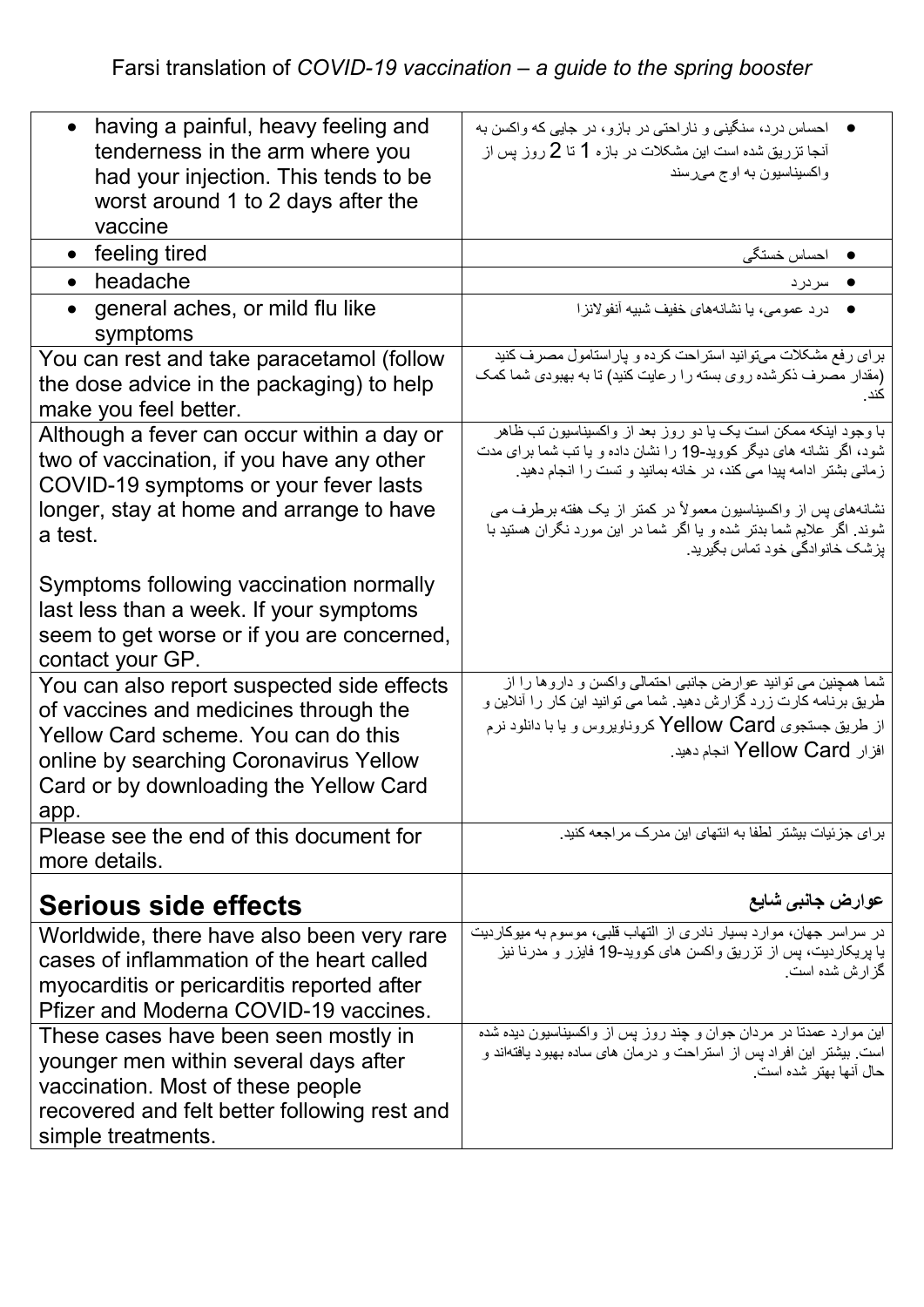| You should seek medical advice urgently<br>from your GP or Emergency Department if,                                                                                                    | اگر پس از واکسیناسیون، نشانه های زیر را داشتید، فورا از پزشک عمومی<br>خود یا بخش اورژانس مشاوره پزشکی دریافت کنید:                                                                         |
|----------------------------------------------------------------------------------------------------------------------------------------------------------------------------------------|--------------------------------------------------------------------------------------------------------------------------------------------------------------------------------------------|
| after vaccination, you experience:                                                                                                                                                     |                                                                                                                                                                                            |
| $\bullet$ chest pain                                                                                                                                                                   | ● دردسينه                                                                                                                                                                                  |
| • shortness of breath                                                                                                                                                                  | ● تنگىنفس                                                                                                                                                                                  |
| • feelings of having a fast-beating,<br>fluttering, or pounding heart                                                                                                                  | ● احساس نيش قلب نند، لرزش و نيش قلب                                                                                                                                                        |
| If you have had serious side effects after a                                                                                                                                           | اگر پس از دوز قبلی واکسن عوارض جانبی حادی داشته اید، باید این مسئله                                                                                                                        |
| previous dose of the vaccine you should<br>discuss this with your doctor.                                                                                                              | را با پزشک خود در میان بگذارید.                                                                                                                                                            |
| Can you still catch COVID-19                                                                                                                                                           | آیا پس از دریافت واکسن کووید-19 نیز ممکن است به این<br>بيمار ى مبتلا شويم؟                                                                                                                 |
| after having the vaccine?                                                                                                                                                              |                                                                                                                                                                                            |
| The COVID-19 vaccination will reduce the<br>chance of you suffering from COVID-19<br>disease. It may take a few days for your<br>body to build up some protection from the<br>booster. | واکسن کووید-19 که شما دریافت خواهید نمود خطرات ابتلا به کووید-19<br>را كاهش مى دهد. ممكن است چند هفته اى طول بكشد تا بدن شما پس از<br>دریافت واکسن یادآور در مقابل بیماری مقاومت نشان دهد. |
| Like all medicines, no vaccine is<br>completely effective – some people may<br>still get COVID-19 despite having a<br>vaccination, but this should be less severe.                     | مانند تمامی دار و ها، هیچ واکسنی کاملا تاثیر گذار نیست — بعضبی افراد<br>علير غم دريافت واكسن باز  هم ممكن است به كوويد-19 مبتلا شوند، ولمي<br>این بیماری حاد نخواهد بود.                   |
| If you have not had all your<br>vaccinations                                                                                                                                           | اگر تمام واکسن های خود را دریافت نکرده اید                                                                                                                                                 |
|                                                                                                                                                                                        | اگر هنوز هر یک از دو دوز اول واکسن خود را دریافت نکرده اید، باید هر                                                                                                                        |
| If you have not yet had either of your first                                                                                                                                           | چه زودتر آنها را تزریق کنید.                                                                                                                                                               |
| two doses of the vaccine you should have<br>them as soon as possible.                                                                                                                  | اگر اولین دوز بوستر یا سومین دوز (برای افرادی که سیستم ایمنی ضعیفی<br>دارند) را نزریق نکرده اید، باید این دوز بوستر بهاره را هر چه سریع تر                                                 |
| If you missed your first booster or third                                                                                                                                              | در يافت كنيد.                                                                                                                                                                              |
| dose (for those with weakened immune<br>system), you should have this spring<br>booster as soon as possible.                                                                           | در بابیز ممکن است به دوز بوستر دیگری علاوه بر واکسن أنفولانزای<br>معمول خود نیاز داشته باشید                                                                                               |
|                                                                                                                                                                                        | اگر نتیجه تست کووید-19 شما مثبت باشد، چه زمان <i>ی می</i> توانید                                                                                                                           |
| You may need another booster as well as<br>your usual flu injection in the autumn.                                                                                                     | دوز بوستر بهاره را دريافت كنيد؟<br>اگر حال خوبی ندارید، برای دریافت واکسن خود تا زمان بهبودی صبر<br>کنید. اگر تایید شده است که به کووید-19 مبتلا شده اید، در بهترین شرایط                  |
| If you have a COVID-19                                                                                                                                                                 | باید 4 هفته پیش از دریافت دوز بوستر بهاره خود صبر کنید. اگر خود را<br>قرنطینه کرده اید یا منتظر نتیجه تست کووید-19 هستید نباید برای نوبت<br>واكسن خود مراجعه كنيد.                         |
| positive result, when can you                                                                                                                                                          |                                                                                                                                                                                            |
| have a spring booster?                                                                                                                                                                 |                                                                                                                                                                                            |
| If you are unwell, wait until you have                                                                                                                                                 |                                                                                                                                                                                            |